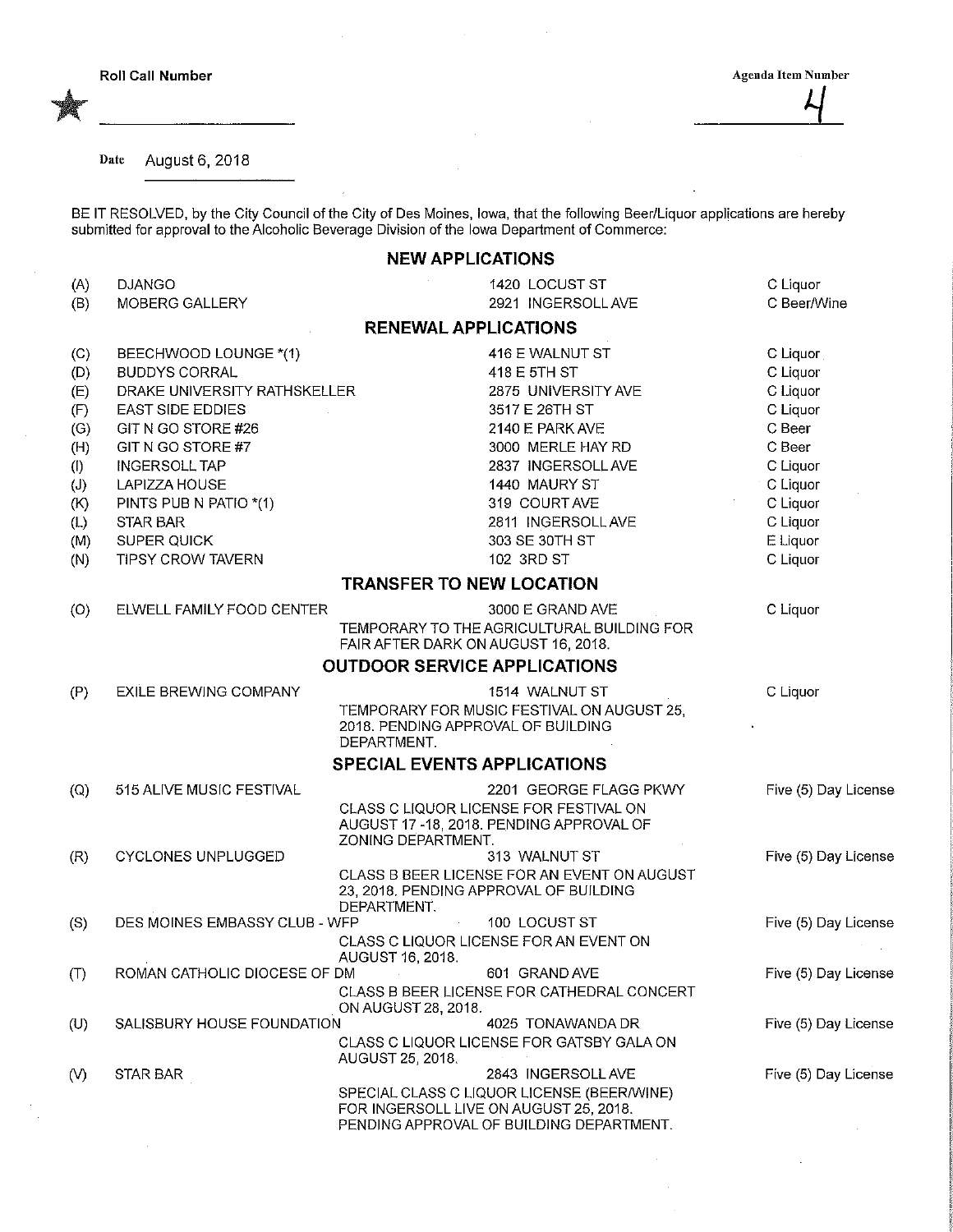Date August 6, 2018

Moved by the contract of the contract of the contract of the contract of the adopt.

| <b>COUNCILACTION</b>  | <b>YEAS</b>     | <b>NAYS</b> | PASS | <b>ABSENT</b>                                                       | <b>CERTIFICATE</b>                                              |  |
|-----------------------|-----------------|-------------|------|---------------------------------------------------------------------|-----------------------------------------------------------------|--|
| <b>COWNIE</b>         |                 |             |      |                                                                     |                                                                 |  |
| <b>BOESEN</b>         |                 |             |      |                                                                     | I, DIANE RAUH, City Clerk of said City hereby certify that at a |  |
| <b>COLEMAN</b>        |                 |             |      | meeting of the City Council of said City of Des Moines, held on the |                                                                 |  |
| <b>GATTO</b>          |                 |             |      |                                                                     | above date, among other proceedings the above was adopted.      |  |
| <b>GRAY</b>           |                 |             |      |                                                                     |                                                                 |  |
| <b>MANDELBAUM</b>     |                 |             |      |                                                                     |                                                                 |  |
| <b>WESTERGAARD</b>    |                 |             |      |                                                                     |                                                                 |  |
| <b>TOTAL</b>          |                 |             |      |                                                                     | IN WITNESS WHEREOF, I have hereunto set my hand and affixed     |  |
| <b>MOTION CARRIED</b> | <b>APPROVED</b> |             |      |                                                                     | my seal the day and year first above written.                   |  |
|                       |                 |             |      | Mayor                                                               | City Clerk                                                      |  |